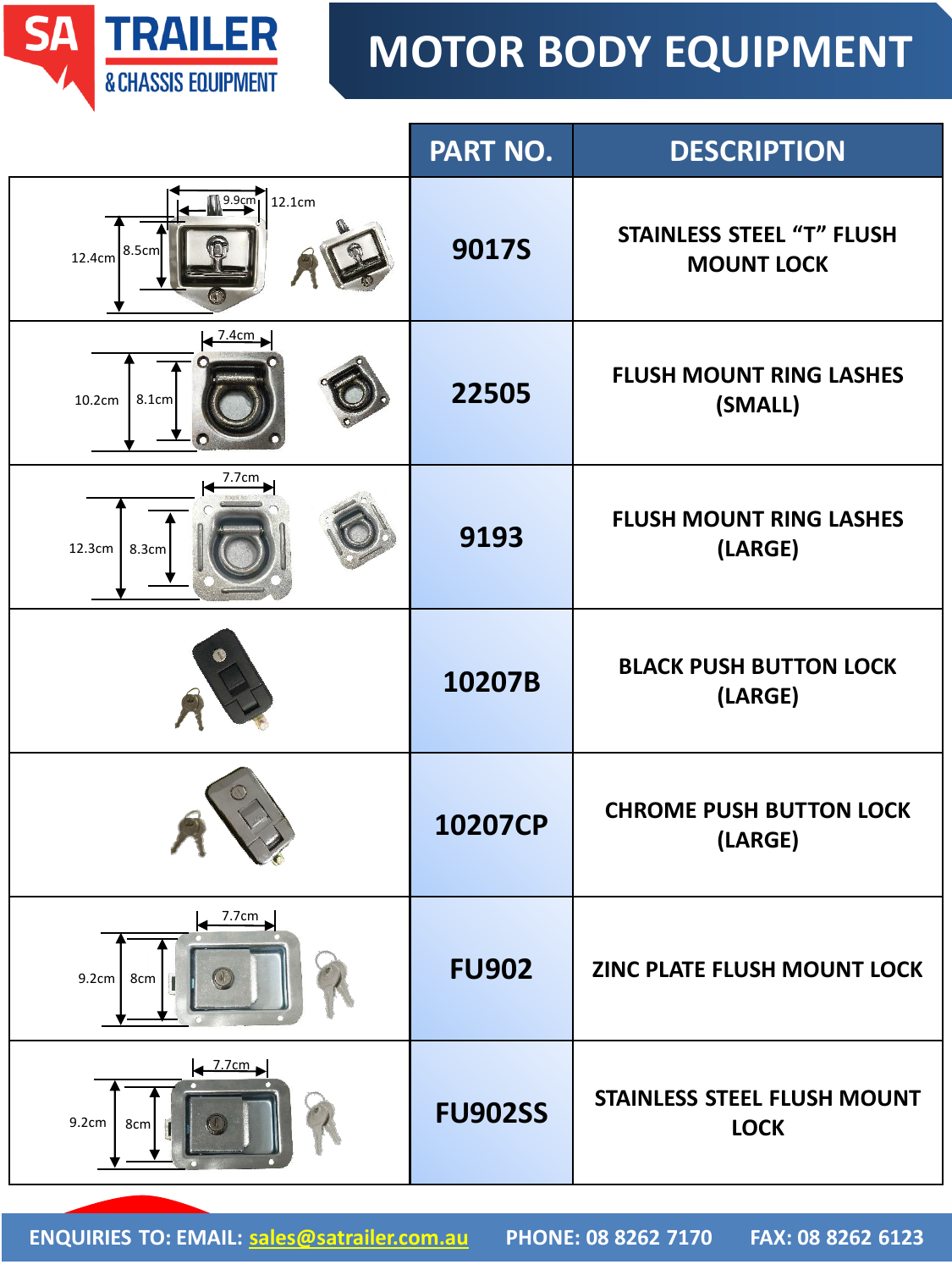

|                     | PART NO.        | <b>DESCRIPTION</b>                                              |
|---------------------|-----------------|-----------------------------------------------------------------|
|                     | <b>ROV4P</b>    | <b>SPINNING VENT 4" (PLASTIC)</b><br>(AVAIL IN METAL)           |
|                     | 8018-400        | <b>SCUPPA VENT WHITE (SMALL)</b><br>(L:16.6cm, W:11.2cm)        |
|                     | 8018-420        | <b>SCUPPA VENT WHITE (LARGE)</b><br>(L:24cm, W:14.5cm)          |
|                     | <b>CLP00901</b> | <b>CLIPS TO SUIT HOLD DOWN</b><br><b>CLAMP</b>                  |
| <b>Automobility</b> | 5202-011        | <b>HOLD DOWN CLAMP</b><br>(LOCKABLE)                            |
|                     | 5202-001        | <b>HOLD DOWN CLAMP</b><br>(STANDARD)                            |
|                     | <b>TH016</b>    | <b>6" SPRING LOAD TAILGATE</b><br><b>CATCH (EACH) (BOLT ON)</b> |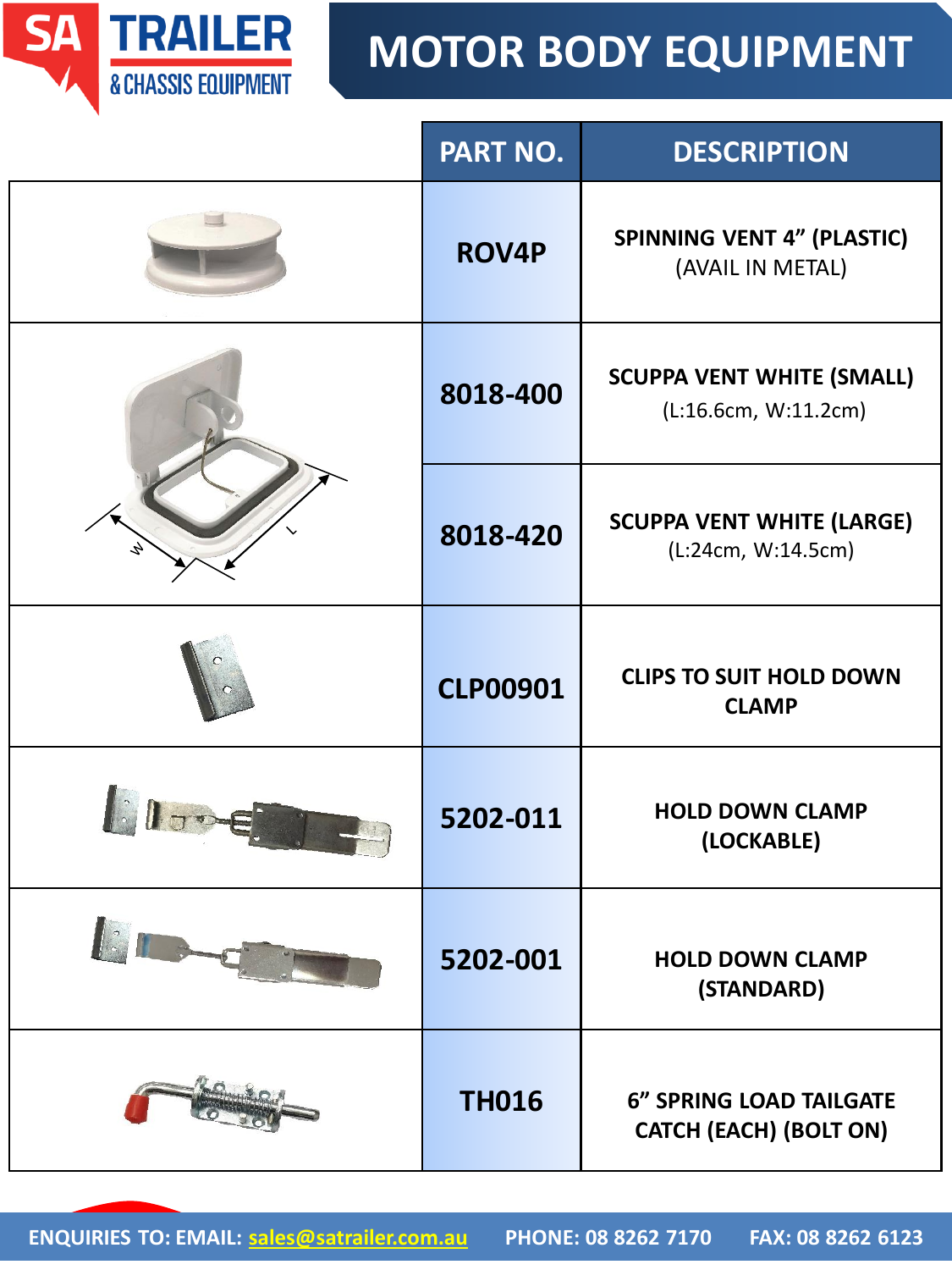

| PART NO.     | <b>DESCRIPTION</b>                                                          |
|--------------|-----------------------------------------------------------------------------|
| <b>BR100</b> | <b>SPRING LOADED TAILGATE</b><br><b>CATCH (EACH)</b><br>(WELD ON / BOLT ON) |
| EDPM10       | <b>RUBBER WASHER TO SUIT</b><br><b>DROP LOCKS</b>                           |
| <b>DL</b>    | <b>WELD ON DROP LOCKS (PR)</b>                                              |
| <b>DLB</b>   | <b>BOLT ON DROP LOCKS (PR)</b>                                              |
| <b>GR100</b> | <b>GR. TAILGATE CATCH(PR)</b><br>(WELD ON)                                  |
| <b>TGH</b>   | <b>TAILGATE HINGES (PR)</b>                                                 |
| <b>TGHG</b>  | <b>GREASEABLE TAILGATE HINGES</b><br>(PR)                                   |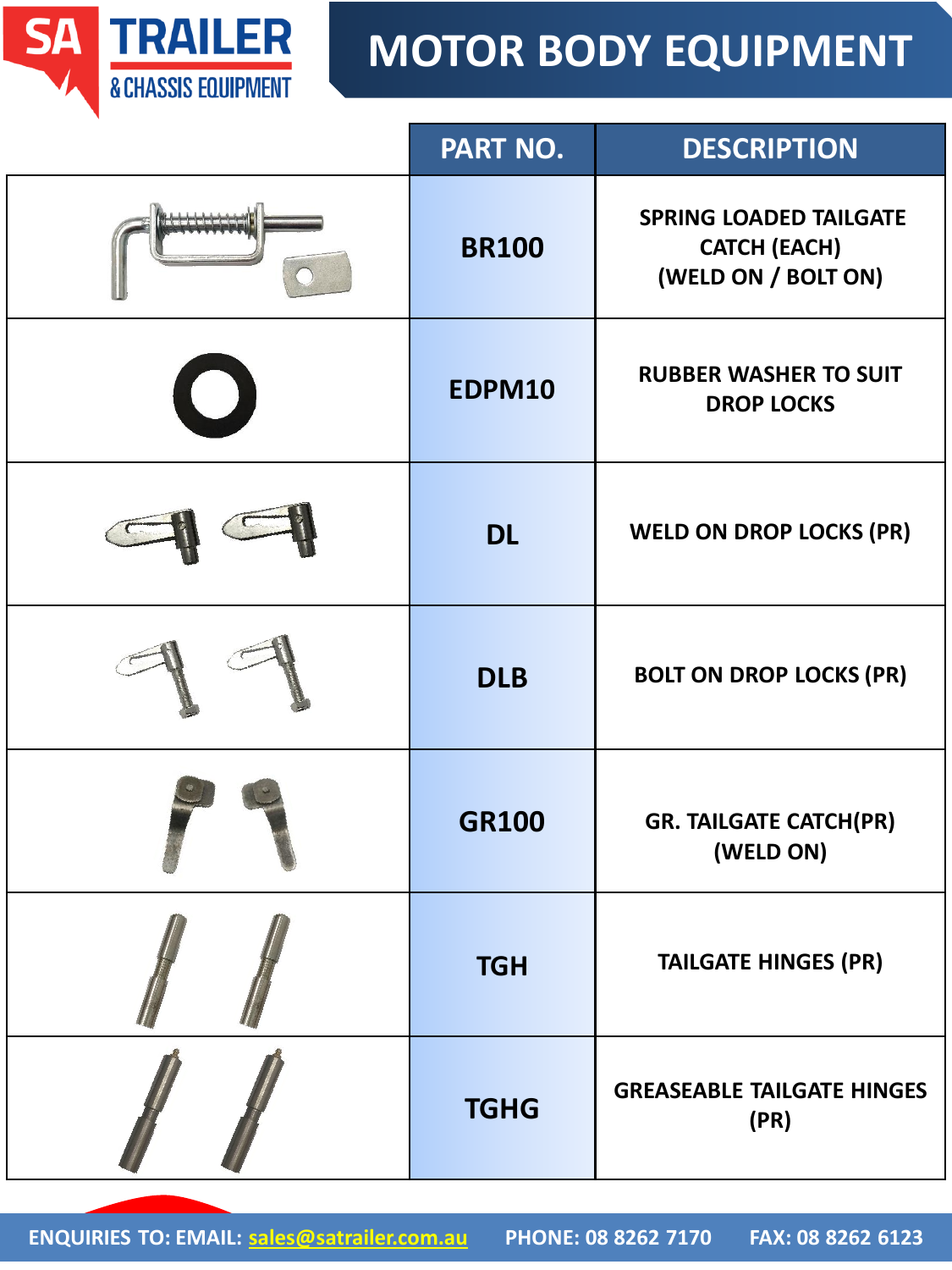

|                                           | PART NO.     | <b>DESCRIPTION</b>                                                      |
|-------------------------------------------|--------------|-------------------------------------------------------------------------|
|                                           | 1532         | <b>SPARE WHEEL CARRIER (GALV)</b><br>(TO SUIT FORD, HT HOLDEN & TLC(6)) |
| 14.6cm<br><b>CTURERS</b><br>NAME<br>4.9cm | <b>TIDP</b>  | <b>TRAILER ID PLATE</b>                                                 |
|                                           | <b>B5608</b> | <b>RACHET TIE DOWN - 500KG</b><br>(25mm x 5metre)                       |
|                                           | <b>B5609</b> | <b>RACHET TIE DOWN - 1000KG</b><br>(35mm x 6metre)                      |
|                                           | <b>B5601</b> | <b>RACHET TIE DOWN - 2500KG</b><br>(50mm x 9metre)                      |
|                                           | <b>DS10</b>  | 10mm RATED "D" SHACKLE<br>(1 TON)                                       |
|                                           | <b>DS11</b>  | 11mm RATED "D" SHACKLE<br>(1.5 TON)                                     |
|                                           | <b>DS13</b>  | 13mm RATED "D"<br><b>SHACKLE (2 TON)</b>                                |